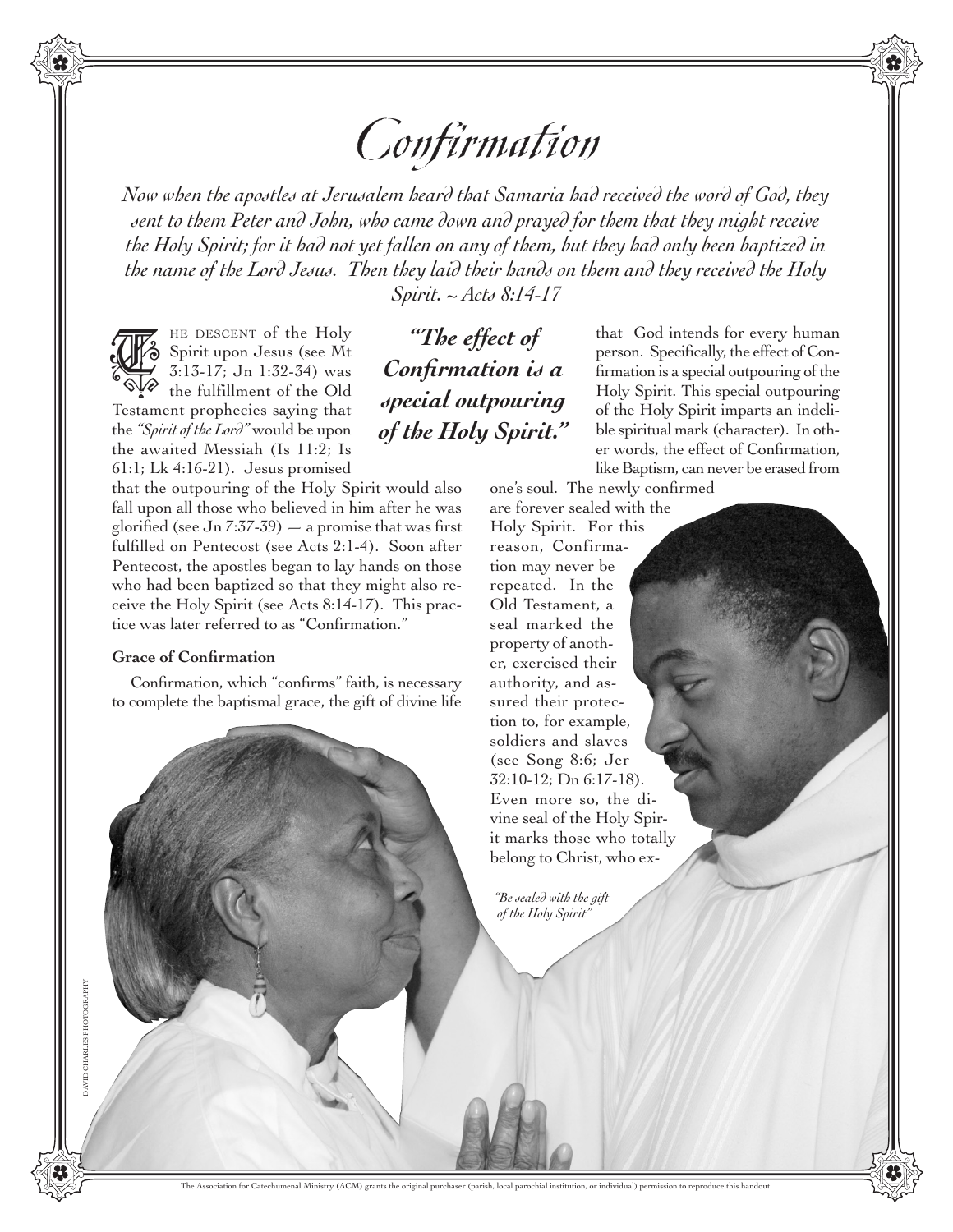

ercise the authority of Christ, and are promised his divine protection (see 2 Cor 1:21-22; Eph 1:13; Eph 4:30).

This special outpouring of the Holy Spirit not only completes the baptismal grace but also brings about a closer union with Christ. Through this deeper union, those confirmed share more perfectly in God's life as his children and are more perfectly united with the entire family of God, the Church. The gifts of the Holy Spirit are increased in Confirmation and through them we receive the power to "be not afraid" so that we can spread and defend the Christian faith (see Mt 28:19; Acts 18:9; Heb 13:6).

### **Requirements of Confirmation**

Every person who has been baptized can and should be confirmed in order to effect a completion of baptismal grace. Ideally, adults receive the three sacraments of initiation — Baptism, Confirmation, and Holy Eucharist — at the same celebration. In the case of a baptized infant, Confirmation may be received by a child when he or she reaches the age of discretion or when there is a danger of death.

To receive Confirmation, the candidate must profess his or her faith, be in a state of grace (free from mortal sin), and intend to receive the sacrament. Candidates must be prepared to be Christian disciples and to witness every moment of their lives so that they might say, *"I have been crucified with Christ; it is no longer I who live, but Christ who lives in me"* (Gal 2:20). Each candidate must also have a sponsor (someone who will assist him or her in living the Christian life). Because of the unity of Baptism and Confirmation, the sponsor is usually one of the baptismal godparents.

The ordinary minister of Confirmation is the bishop, who is a direct successor of the Twelve. The bishop, whose priesthood can be traced back to the apostles, most clearly manifests in his office what this sacrament effects, namely to draw the baptized into a closer union with the Church and her apostolic beginnings. A priest might also confirm, and ordinarily does so on the night of the Easter Vigil, as well as at other times when an unbaptized person enters the Catholic Church or a baptized person is brought into full communion. A priest may also confirm a Catholic seeking to complete his or her initiation, provided that the priest has been given the authority to do so by the bishop or when there is a danger of death. Even when a priest does confirm, the ministry of the bishop is made present in the use of the chrism which has been consecrated by the bishop. (The bishop consecrates all the oils to be used throughout his diocese at the Chrism Mass during Holy Week.)

## **The Rite of Confirmation**

When Confirmation is celebrated at a different time than Baptism (in the case of infant Baptism, for example) the Rite begins with a renewal of baptismal vows to show its connection to Baptism. When



 *Confirmation celebrated in Iraq by Archbishop Edwin O'Brien of the Archdiocese for the Military Services, USA*